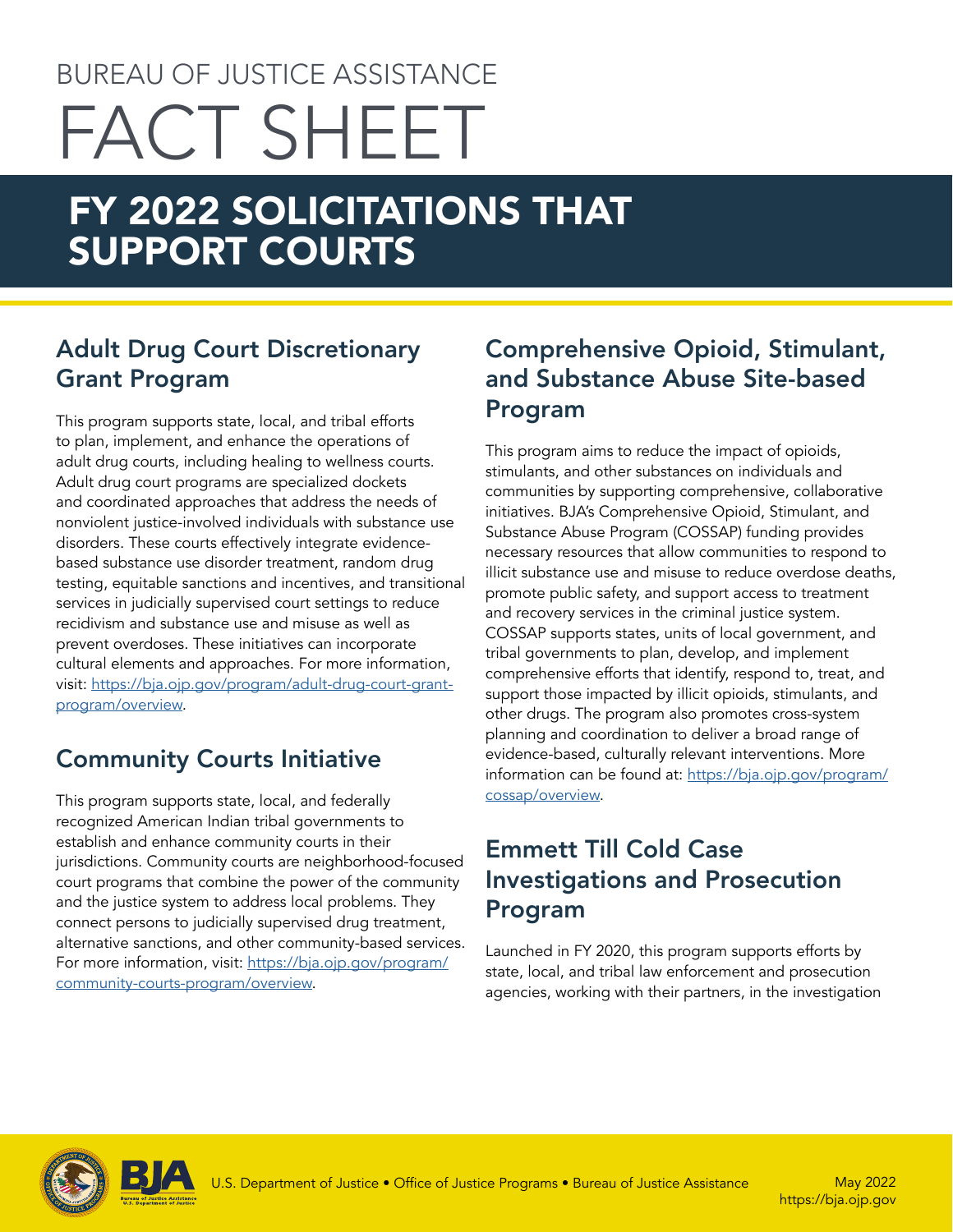## FACT SHEET

and prosecution of unsolved cold case homicides suspected of having been racially motivated. The program also includes support for victims' families and stakeholders impacted by these cases. Funds are limited to address incidents that occurred no later than December 31, 1979. Agencies are encouraged to work with their federal partners to pursue these cases and coordinate the review of case files and evidence related to potential cases, consistent with other activities under the Emmett Till Act. For more information, visit: [https://bja.ojp.gov/program/](https://bja.ojp.gov/program/emmett-till-cold-case-investigations-program/overview) [emmett-till-cold-case-investigations-program/overview](https://bja.ojp.gov/program/emmett-till-cold-case-investigations-program/overview).

#### Field Initiated: Encouraging Innovation

This program seeks to prevent and reduce crime and enhance the criminal justice system through innovative approaches that accelerate justice by identifying, defining, and responding to emerging or chronic crime problems and systemic issues using innovative approaches. The program supports strategies to address these issues, including trying new approaches, addressing gaps in responses, building or translating research knowledge, or building capacity. It furthers the Department of Justice's (DOJ) mission by providing resources to support state, local, tribal, and territorial efforts to reimagine their approaches and strategies to enhance fairness and access to justice; prevent and reduce crime, including violent crime; prevent and respond to overdoses; support crime victims; improve relationships and build trust between communities and the justice system; increase access to justice and supportive services; and advance innovative improvements within the justice system.

#### Justice and Mental Health Collaboration Program

This program supports innovative cross-system collaboration to improve responses to and outcomes for individuals with mental health disorders (MHDs) or cooccurring mental health and substance use disorders who are in the justice system or reentering the community. The Justice and Mental Health Collaboration Program (JMHCP) also supports courts, prosecutors, and community supervision with training, technical assistance, and tools for the early identification of people with MHDs who may need behavioral health system interventions. Together with the Connect and Protect: Law Enforcement Behavioral

Health Program, JMHCP promotes cross-discipline training for justice and treatment professionals and facilitates communication, collaboration, and the delivery of support services for people with behavioral health needs. To be eligible, states, tribes, and local governments must partner with their mental health authority. To learn more, visit: [https://bja.ojp.gov/program/justice-and-mental-health](https://bja.ojp.gov/program/justice-and-mental-health-collaboration-program-jmhcp/overview)[collaboration-program-jmhcp/overview](https://bja.ojp.gov/program/justice-and-mental-health-collaboration-program-jmhcp/overview).

#### Matthew Shepard and James Byrd, Jr. Hate Crimes Program

This program supports state, local, and tribal law enforcement and prosecution agencies and their partners in conducting outreach, educating practitioners and the public, enhancing victim reporting tools, and investigating and prosecuting hate crimes committed on the basis of a victim's perceived or actual race, color, religion, national origin, sexual orientation, gender, gender identity, or disability. For more information, visit: [https://bja.ojp.gov/](https://bja.ojp.gov/program/shepard-byrd-hate-crimes-program/overview) [program/shepard-byrd-hate-crimes-program/overview.](https://bja.ojp.gov/program/shepard-byrd-hate-crimes-program/overview)

#### National Initiatives in Justice and Mental Health: Training and Technical Assistance for Grantees and the Field

These initiatives deliver site-based, program-specific training and technical assistance (TTA) to five separate justice and mental health programs as well as broader TTA to the field. Specifically, Category 1 provides TTA to Justice and Mental Health Collaboration Program sitebased grantees and state-/local-based capacity building for jails, prosecutors, courts, and corrections. Category 2 provides TTA to Connect and Protect: Law Enforcement Behavioral Health Response Program site-based grantees. Category 3 delivers TTA to Enhance Law Enforcement Services for Improved Agency Operations, Policies, and Response to People with Mental Health Disorders (MHDs) and Co-occurring Mental Health and Substance Use Disorders (MHSUDs): Supporting state/local capacity building for jurisdictions and the field. Category 4 provides TTA for Collaborative Crisis Response Training site-based grantees. And Category 5 delivers TTA to the Kevin and Avonte Program: Reducing Injury and Death of Missing Individuals with Dementia and Developmental Disabilities site-based grantees.